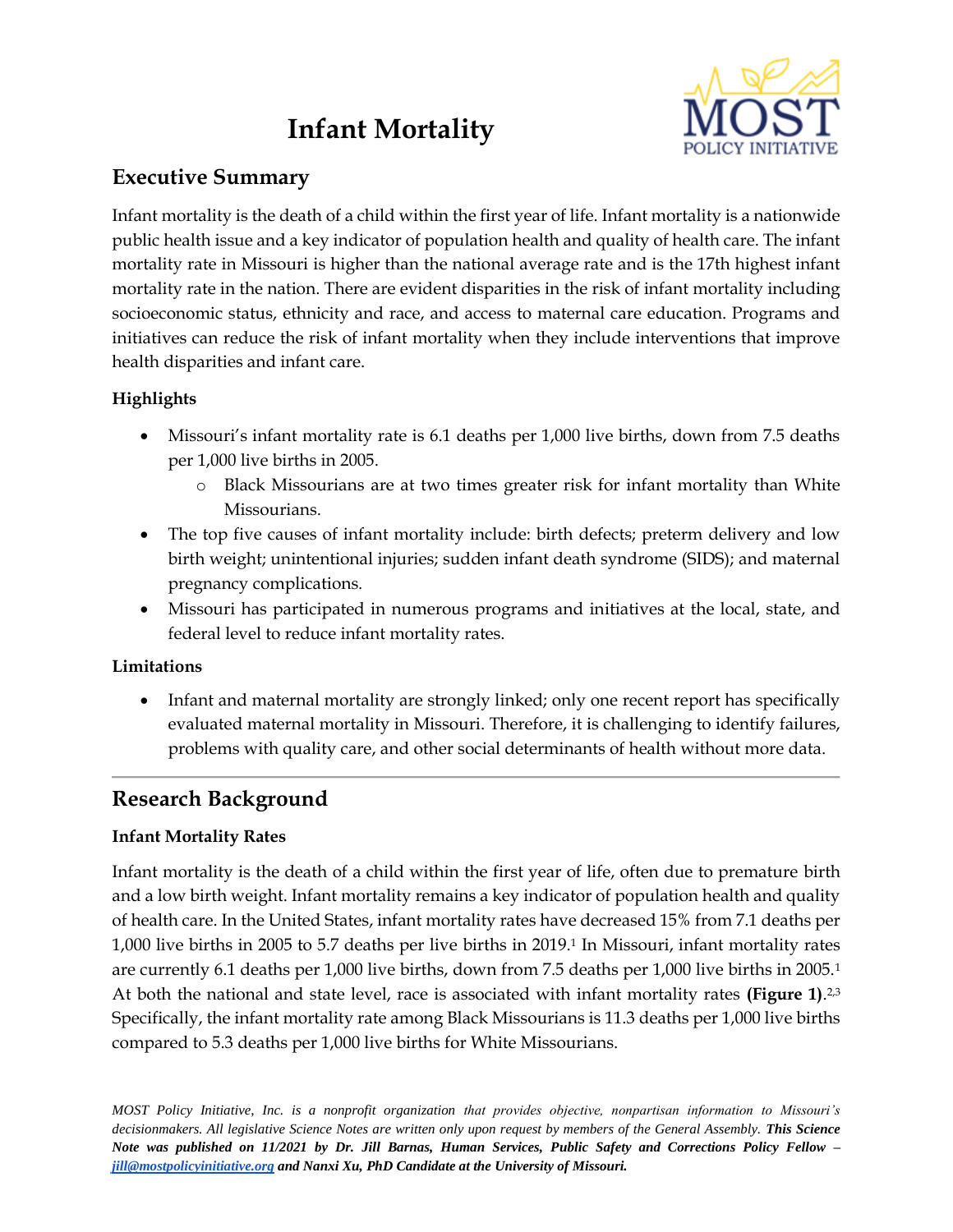

**Figure 1.** Infant mortality rates by race in Missouri and United States. Figure adopted from Academy Health Rankings.2,3

In addition to contributing to infant mortality, most recent estimates associated with premature birth is \$25.2 billion, or an average of \$76,153 per premature birth. These costs almost double when an infant also has low weight (less than 5.5 lbs).<sup>4,5</sup>

#### **Physical Determinants of Infant Mortality**

For Missouri, the five leading causes of infant mortality in 2018 were the following:

- 1. Birth defects: Birth defects are structural changes present at birth that can affect any part of the body (e.g., heart, brain, lungs).<sup>3</sup>
- 2. Preterm birth and low birth weight: Preterm birth is when a baby is born before 37 weeks of pregnancy. Low birth weight is when a baby is born weighing less than 5.5 pounds. The two are often associated.3,5
- 3. Unintentional Injuries: Leading causes of child unintentional injury include motor vehicle crashes, suffocation, drowning, poisoning, fires, and falls.3,6
- 4. Sudden infant death syndrome (SIDS): SIDS describes the sudden, unexpected death of a baby less than 1 year old in which the cause was not obvious before investigation. Approximately 90% of SIDS cases occur within the first 6 months of life.3,7
- 5. Maternal pregnancy complications: Complications of pregnancy are health issues that can involve the mother's health, the baby's health, or both. Common maternal health conditions include anemia, urinary tract infections, mental health problems (e.g., depression), hypertension (preeclampsia), and gestational diabetes (diabetes onset during pregnancy).3,8 *For more information on maternal pregnancy complications, please see our previously published Science Note:* [Maternal Mortality and Health Disparities.](https://mostpolicyinitiative.org/science-note/maternal-mortality-and-health-disparities/)

The top three leading causes account for 50% of infant deaths. Birth defects account for 22% of all infant deaths. Approximately 17% of infant deaths were due to prematurity and low birth weight, and 11% were due to unintentional injuries such as accidental suffocation and strangulation in bed. SIDS and maternal pregnancy complications each comprised 5% of infant deaths. All other causes make up the remaining 40%.9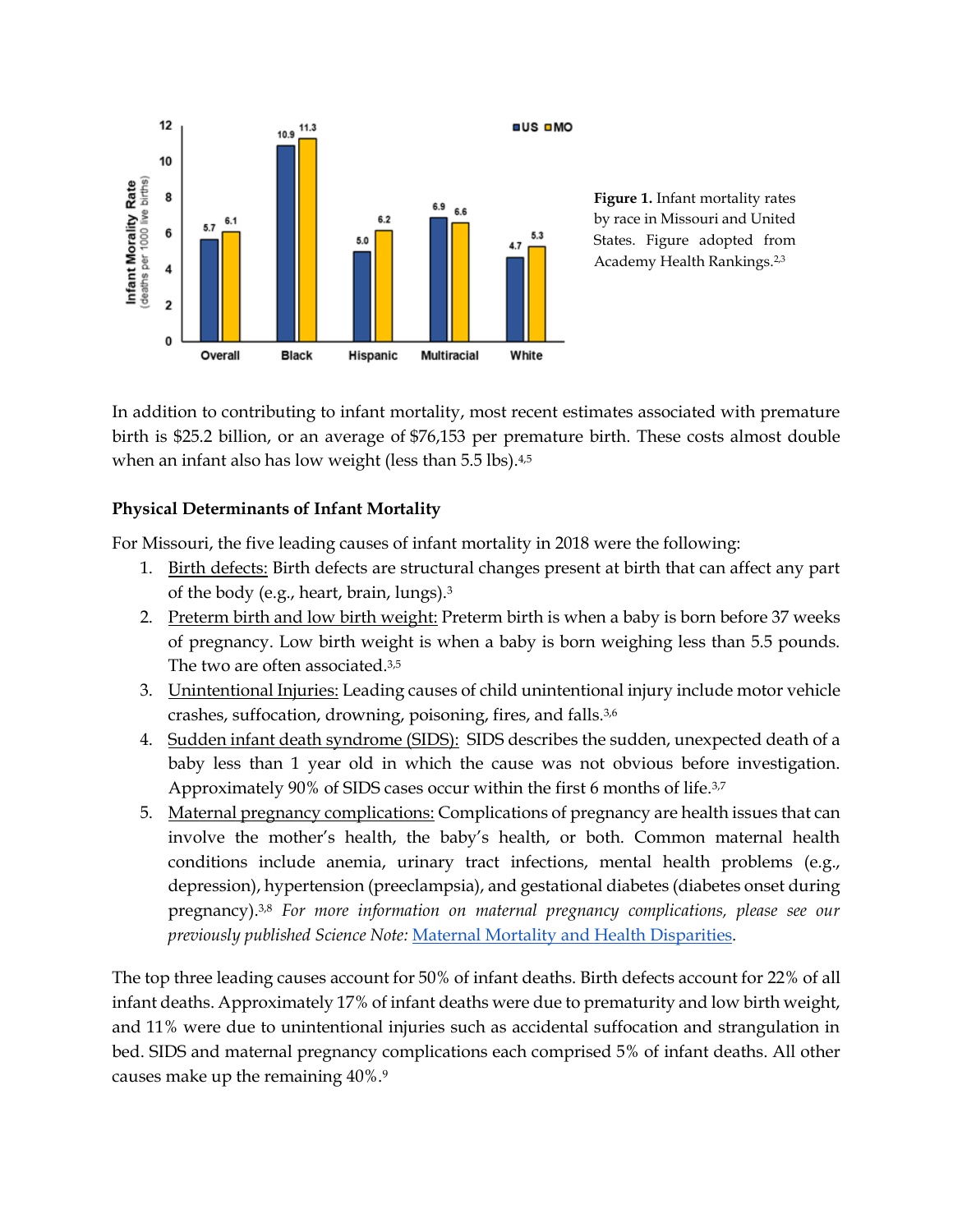Nationally, the prevalence of the top five causes of infant death are much higher in minority populations compared to White populations. In 2020, the rate of preterm birth among Black women (14.4%) was about 50% higher than the rate of preterm birth among White (9.1%) or Hispanic (9.8%) women. In 2018–2019, unintentional injury death rates were highest among American Indian, Alaska Native, and Black children. Despite overall decreases in child unintentional injury death rates from 2010 to 2019, rates increased among several minority groups while rates decreased among White populations.<sup>6</sup> Furthermore, while the SIDS rate has declined since the 1990s, significant disparities associated with race/ethnicity persist.<sup>7</sup> Additionally, Black women are roughly 1.7 times more likely than White women to experience maternal pregnancy complications.

#### **Social Determinants of Infant Mortality**

Social determinants of health are the environmental conditions and available resources in which people are born, live, and age, which affect a multitude of health risks and quality-of-life outcomes. This includes: the availability of resources to meet daily needs, access to education and health care services, social norms, and attitudes (i.e., discrimination and racism).<sup>10</sup> Minority populations are more likely to live in underserved communities and experience discrimination. Inequities in food security and housing, reduced health literacy and education, lack of health insurance, and distrust of the health care system may decrease access to prenatal and postpartum care increasing the risk of both maternal and infant mortality.11,12 Moreover, minority populations have less information and educational services available regarding breastfeeding, which has been associated with increased risk of infant mortality in premature babies.13,14

Socioeconomic factors are also associated with infant mortality; rural counties with low socioeconomic status have higher infant mortality rates.<sup>15</sup> Research shows that higher state and local government expenditures on education, social services, environment, and housing are associated with lower infant mortality rates among high-risk populations.<sup>16</sup> Additionally, research suggests Black infant mortality is reduced when infants share the same race with their physician, as it can reduce outgroup biases, improve communication, and increase physicianpatient trust.<sup>17</sup>

#### **Active and Expired Missouri Programs to Address Infant Mortality**

MO Title V: Maternal Child Health (MCH) Block Grant (active): Funds from this grant are distributed among a number of programs which target the improvement of the health of women and infants, children and adolescents, and children with special health care needs.<sup>9</sup> Programs include home visitation programs, safe crib and sleeping education, newborn screenings, special needs programs, and working with local public health agencies to reduce sleep-related deaths.<sup>9</sup> Additionally, RSMo [191.331](https://revisor.mo.gov/main/OneSection.aspx?section=191.331&bid=9575&hl) and [191.332](https://revisor.mo.gov/main/OneSection.aspx?section=191.332&bid=34728) (effective 2007 and 2017) require all babies born in Missouri to be screened for over 70 different disorders, including auditory issues and congenital heart disease.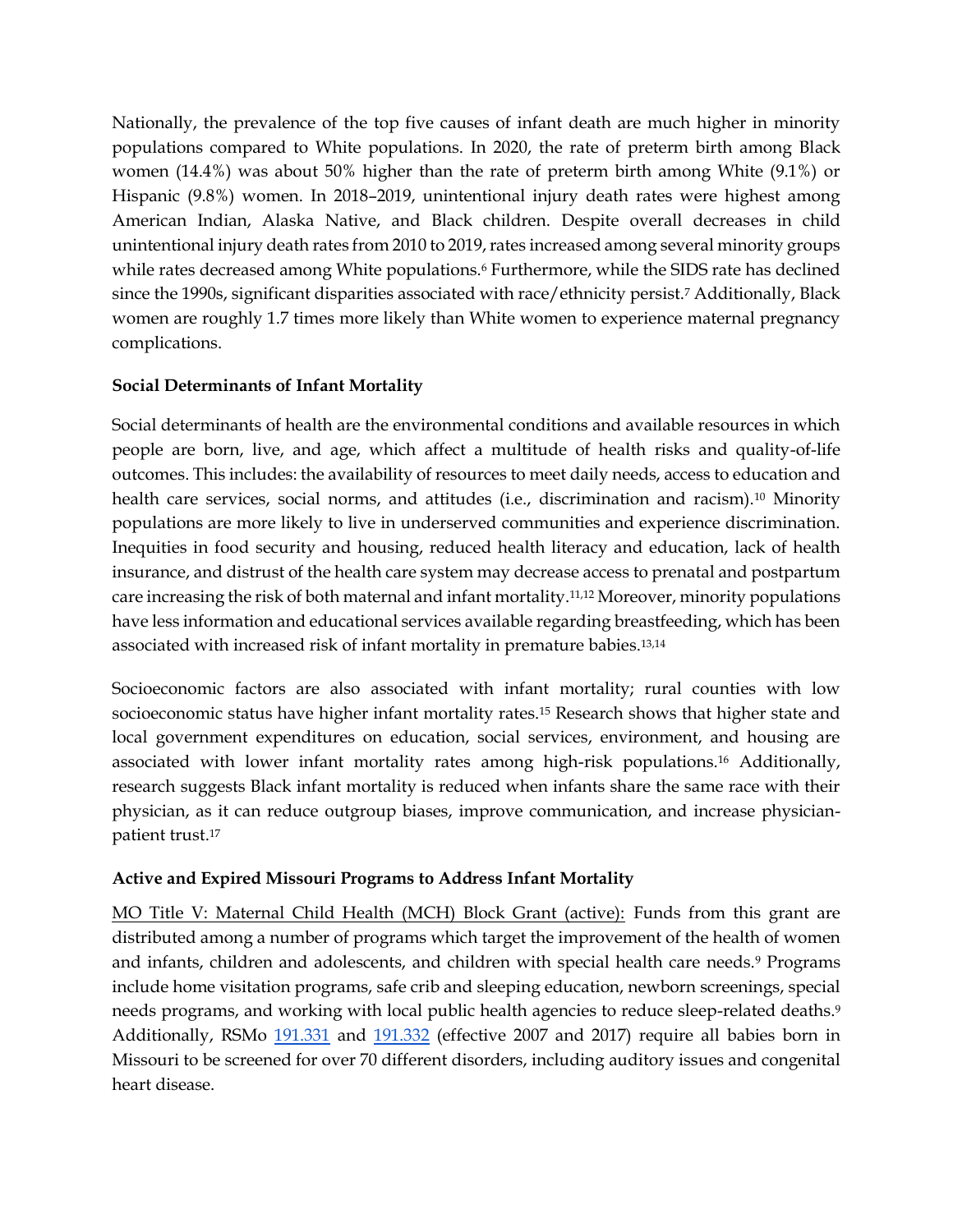Show Me Healthy Babies (active): Beginning in 2016, the *Show Me Healthy Babies* program (RSMo [208.662\)](https://revisor.mo.gov/main/OneSection.aspx?section=208.662&bid=11140&hl=) provides insurance coverage to unborn children by expanding health coverage to mothers. The program covers all prenatal and pregnancy-related care that benefit the health of the unborn child and promote a healthy delivery process.

Missouri-based Philanthropic Foundation Programs (active): Missouri-based philanthropic foundations have also developed initiatives to reduce infant mortality in the state. Missouri Foundation for Health established the *[Infant Mortality Reduction Collaborative Initiative](https://mffh.org/our-focus/infant-mortality/)* in 2013 to address the disproportionately high rates of infant death in portions of St. Louis [\(FLOURISH St.](https://www.flourishstlouis.org/)  [Louis](https://www.flourishstlouis.org/)) and the six counties within Missouri's Bootheel ([Bootheel Babies and Families\)](https://www.bootheelbabies.org/).

Missouri Task Force on Prematurity and Infant Mortality (expired): In 2011, the Missouri State Legislature established the *Missouri Task Force on Prematurity and Infant Mortality* (RSMo [210.105](https://www.revisor.mo.gov/main/OneSection.aspx?section=210.105&bid=11290) | [HB630\)](https://house.mo.gov/billtracking/bills111/hlrbillspdf/1296L.03P.pdf) which expired in 2015. Investigatory results from 2013 indicated smoking was a significant predictor of maternal complications, the leading behavioral contributor to premature births, and associated with increased risks of birth defects and SIDS. In 2018, the smoking rate for Missouri's pregnant women was 15.3%, more than double the national rate of 7.2%.<sup>18</sup>

Strong Start for Mothers and Newborns Initiative (expired): Through the Centers for Medicare and Medicaid Services (CMS), Signature Medical Group participated in the *Strong Start for Mothers and Newborns Initiative*, supporting the greater Kansas City and St. Louis areas between 2012-2015.<sup>19</sup> The goal was to reduce preterm births and improve outcomes for newborns and pregnant women through two strategies: 1) an awareness campaign to reduce early elective deliveries prior to 39 weeks; and 2) to test the effectiveness of specific enhanced prenatal care approaches (e.g., risk assessments, nutrition support, home-based assessments).<sup>19</sup>

#### **Strategies to Reduce Infant Mortality rates (other states)**

Strategies to reduce infant mortality rates within states focus on home visits and increased access to prenatal care. In 2012, Michigan passed legislation to standardize and support home visiting measures similar to the federal Maternal, Infant, and Early Childhood Home Visiting (MIECHV) program, which funds states and territories to develop evidence-based home visiting programs to support pregnant women and young children up to kindergarten entry.<sup>20</sup> The goal of this legislation was to improve infant and maternal mortality and reduce the rate of preterm births. By 2017, 87% of Michiganders enrolled in the home visitation program delivered their babies full term.<sup>20</sup>

Additionally, 46 states have incorporated the Centering Pregnancy Model.<sup>20</sup> This model brings together expectant mothers for a series of enhanced prenatal visits including guidance about nutrition, breastfeeding, labor and delivery while building community and peer support networks.<sup>20</sup> The program has been shown to be effective at reducing the rate of preterm births and low-birth weights.20